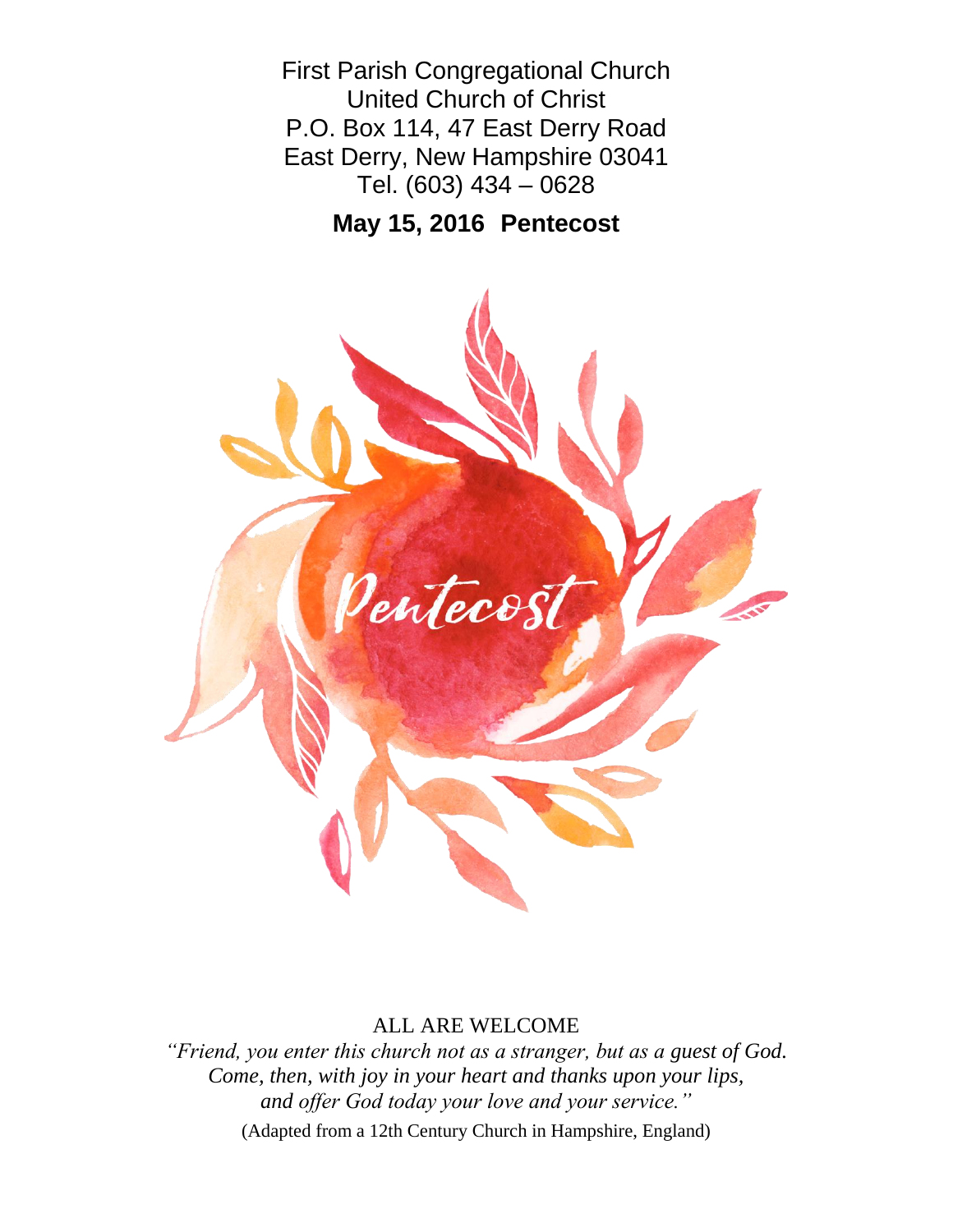# *May 15, 2016 Pentecost*

**Jesus said:** '*Come, you that are blessed by my Father, inherit the kingdom prepared for you from the foundation of the world;* 

*for I was hungry and you gave me food, I was thirsty and you gave me something to drink, I was a stranger and you welcomed me,* 

*I was naked and you gave me clothing, I was sick and you took care of me, I was in prison and you visited me*.' (Matthew 25:34-36)

WELCOME & ANNOUNCEMENTS; SHARING JOYS & CONCERNS

# **WE GATHER INTO THE PRESENCE OF GOD**

\*HYMN (insert) *"Gather Us In"*

\*CALL TO WORSHIP

One: Come, Holy Spirit! Ignite our hearts with joy and confidence!

**All: For God has done wondrous things for us.** 

One: Come, Holy Spirit! Fill us with the power of the rushing wind that we may faithfully serve you in all that we do.

**All: For Christ has called each of us and blessed us!**

One: Come, Holy Spirit! Be with us today.

**All: Help us to boldly proclaim Christ Risen. AMEN.**

\*PRAYER OF INVOCATION (in unison)

**Glorious God, You blow into our lives without warning. We soar to a high peak in the realm Jesus knew, where we see with new eyes, and hear your Spirit dream within us the day when all will know your love and rejoice in your truth. Through Jesus Christ our Savior. Amen.**

\*SONG OF PRAISE #236 **Halle, halle, halleluja. Halle, halle, halleluja. Halle, halle, halleluja. Halle, halle, halleluja.**

HANDCHIME CHOIR *"Hymn of Promise"* Natalie Sleeth, arr. Janet Linker & Jane McFadden

# **WE INVITE FORWARD GOD'S LITTLE CHILDREN**

*At this time, all children are invited to come forward for the children's offering, and children's time. An offering is not required for participation. All are welcome, especially first time visitors.*

CHILDREN'S OFFERING "*Jesus Loves Me"*

PRAYER OF DEDICATION (in unison)

**Dear God, we offer you our gifts with thanks and praise, be with us and guide us all of our days. Teach us how to love each other, and to shine your light into the world. Amen.**

CHILDREN'S MESSAGE DAVID BE DAVID BE DAVE MCGrath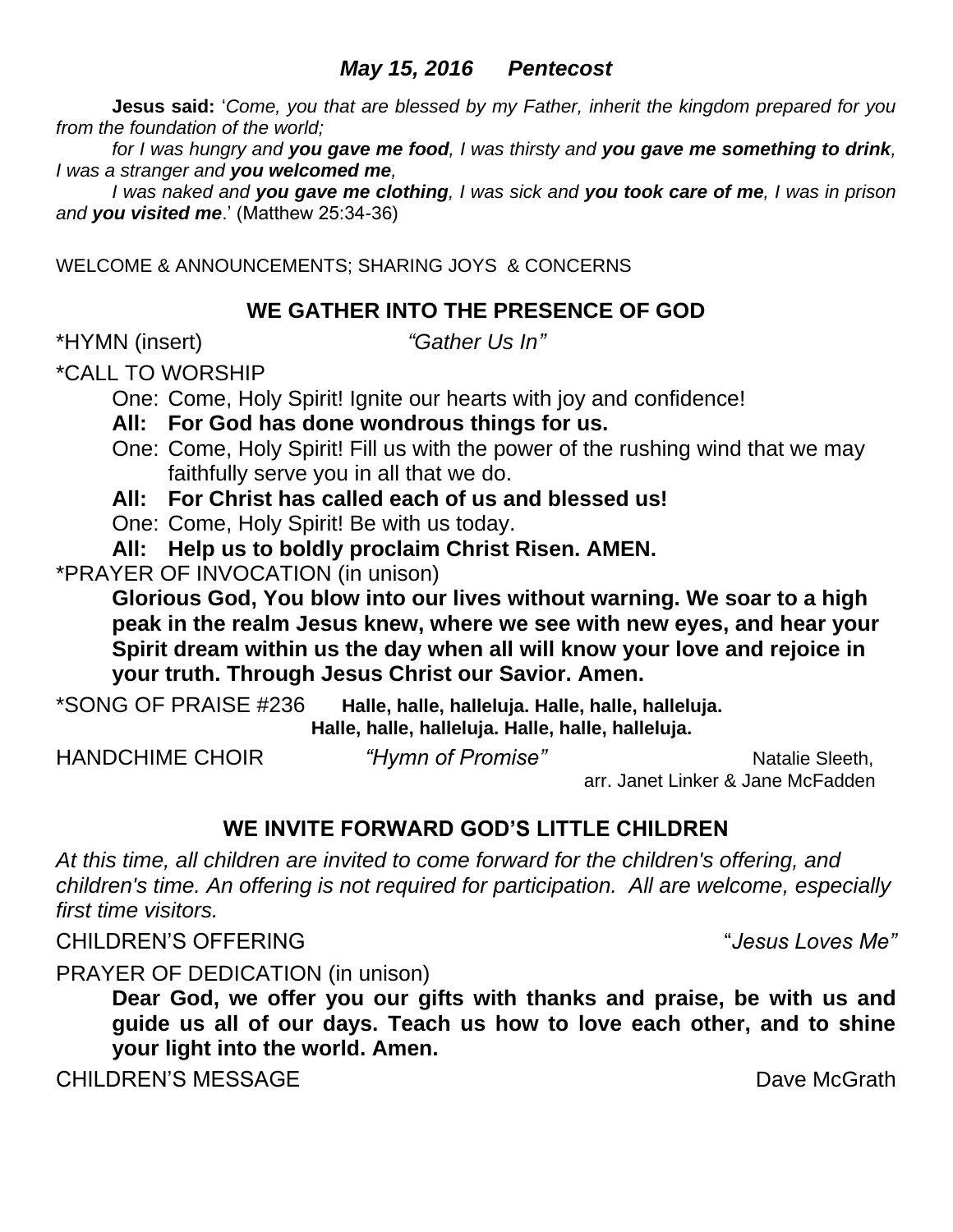# THE LORD'S PRAYER

**Our Father, who art in heaven, Hallowed be Thy name. Thy kingdom come; Thy will be done; on earth as it is in heaven. Give us this day our daily bread and forgive us our debts as we forgive our debtors. Lead us not into temptation, but deliver us from evil; for Thine is the Kingdom, and the Power, and the Glory forever. Amen**. (Children and youth may now go to their classes.)

\*HYMN NO. 286 *"Spirit, Spirit of Gentleness"*

# **WE HEAR GOD'S WORD FOR US**

| <b>OLD TESTAMENT</b> | Genesis 11:1-9                     | $(O.T. pp. 9-10)$               |  |
|----------------------|------------------------------------|---------------------------------|--|
| <b>NEW TESTAMENT</b> | Acts 2:1-21                        | (N.T. p. 123)                   |  |
| <b>SERMON</b>        | Oh, The Places The Spirit Will Go! | The Rev. Heidi Carrington Heath |  |
| <b>CHOIR ANTHEM</b>  | <i>"Spirit Come Down"</i>          | Mark Hayes                      |  |

# **WE RESPOND WITH PRAYER**

PASTORAL PRAYER

CHORAL RESPONSE "Be Still and Know that I Am God"

## **WE RESPOND WITH OUR FINANCIAL GIFTS**

OFFERTORY INVITATION

OFFERTORY MUSIC

\*DOXOLOGY #780 **Praise God from whom all blessings flow; Praise God, all creatures here below; Praise God above, you heavenly host: Praise Father, Son, and Holy Ghost.**

\*PRAYER OF DEDICATION

**God of Amazement and Wonder, you have been preparing the way for us throughout time. On this day of Pentecost, we celebrate the power of the Holy Spirit. Sometimes confused but often in awe, we watch the everyday miracles experienced all around us. All things are possible with you, O God. We trust that this offering will foster the miracles and the possibilities that you have in store for this church community. We await with hearts already filled in amazement and wonder at your ways. Come Holy Spirit, come! Amen.**

# **WE ARE SENT OUT TO LOVE AND SERVE A LOVING, SERVING GOD**

| *HYMN NO. 282                           | "Every Time I Feel the Spirit"                      |          |
|-----------------------------------------|-----------------------------------------------------|----------|
|                                         | BENEDICTION RESPONSE "May You Run and Not Be Weary" | Murekami |
| <b>POSTLUDE</b>                         |                                                     |          |
| *Indicates all that are able may stand. |                                                     |          |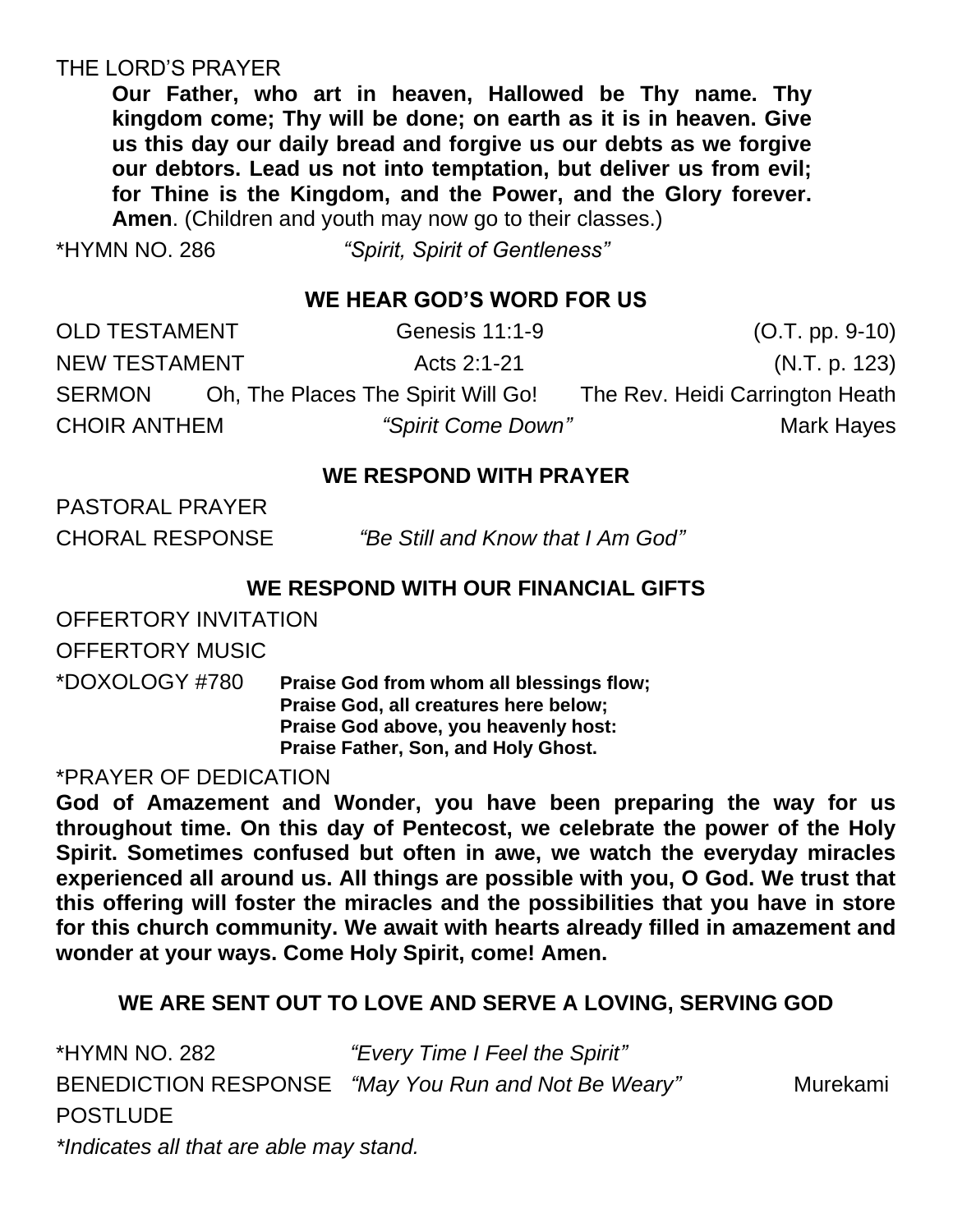## MINISTERS OF THE CHURCH Members of the Congregation DEACONS OF THE MONTH CAROLIC CAROLEY CAROLE BATES AND CAROLE CAROLE CAROLE OF THE MONTH LAY READER Cyndi Gray USHERS **Becky Fleury, Verna Elwell** Joe Weaver, Suzanne Hunt Michael Bryan GREETER(s) Dave and Lorie McGrath PASTOR The Rev. Dr. Deborah Roof ASSOCIATE PASTOR **The Rev. Heidi Carrington Heath** MUSIC DIRECTOR **Susan Handy** Susan Handy Susan Handy Susan Handy Susan Handy Susan Handy Susan Handy Susan Handy ACCOMPANIST/ORGANIST ACCOMPANIST ACCOMPANIST/ORGANIST ADMINISTRATIVE ASSISTANT Lindsey Roman

## **First Parish Activity Calendar**

#### **Sunday, May 15**

- 8:00am Historic Preservation ~ Archive
- 8:00am Youth Ministry ~ A/B
- 9:00am Sr. Choir Rehearsal ~ Luke
- 10:00am Worship ~ Currier
- 10:15am Sunday School ~ John
- 11:15am Children's Choir ~ Luke
- 11:30am Mission ~ A/B
- 11:35am Handchime Rehearsal ~ Luke

#### **Monday, May 16**

| 7:00pm | Rehab Fundraising Com. ~ Cook  |
|--------|--------------------------------|
| 7:00pm | Troop 405 ~ Currier/AB/Nursery |

### **Tuesday, May 17**

- 9:00am Nutfield School Play ~ Currier 6:15pm GS Troop 20321 ~ Luke
- 6:30pm Bible Study ~ Currier
- 7:00pm Music Committee ~ A/B
- 7:00pm OA ~ Nursery
- 7:00pm Christianity Hot Topics ~ Cook

#### **Wednesday, May 18**

6:00pm GS Troop 13152 ~ John 7:00pm Council ~ Cook

#### **Thursday, May 19**

| 4:30pm | Daisy Trp $11080 \sim$ John   |
|--------|-------------------------------|
| 6:30pm | AA Book Study ~ Nursery       |
| 6:30pm | CS Pack 405 ~ Currier/Luke/AB |
| 7:00pm | $Sr.$ Choir $\sim$ Luke       |

## **Friday, May 20**

Pictorial Directory Photo Sessions – Cook/John 7:00pm AA Serenity Sisters ~ A/B

## **Saturday, May 21**

| <b>Pictorial Directory Photo Sessions</b> |                           |  |  |  |
|-------------------------------------------|---------------------------|--|--|--|
| 8:00am                                    | AA District 9 Gathering ~ |  |  |  |
|                                           | Currier/Kitchen           |  |  |  |
| 7:30 <sub>pm</sub>                        | $AA \sim$ Currier         |  |  |  |

## **Sunday, May 22**

| 9:00am             | Sr. Choir Rehearsal ~ Luke     |
|--------------------|--------------------------------|
| 10:00am            | Worship $\sim$ Currier         |
| 10:15am            | Sunday School ~ John           |
| 11:15am            | Children's Choir ~ Luke        |
| 11:35am            | Handchime Rehearsal ~ Luke     |
| 3:00 <sub>pm</sub> | Patel Gathering ~ Currier      |
| 4:00pm             | Margarita's Fundraiser Event ~ |
|                    | Margarita's Manchester         |

| How are we doing?                        |                 |                 |
|------------------------------------------|-----------------|-----------------|
| Financial Committee Report as of 4/30/16 | <b>Received</b> | <b>Budgeted</b> |
| Pledges year to date                     | \$67,036        | \$70,000        |
| Plate year to date                       | \$6,568         | \$9,333         |

**Summer Worship Dates:** Save the dates! Our outdoor worship services will take place on **July 10th** and **August 14th** . Please remember to bring your own chair. The Deacons will have a few chairs set up for those who do not have their own chairs or unable to carry them. Childcare will be available.

**Reminder:** Pastor Deborah is on Study Leave 5/14-5/21, returning to FPC 5/22. Pastor Heidi will be on-call.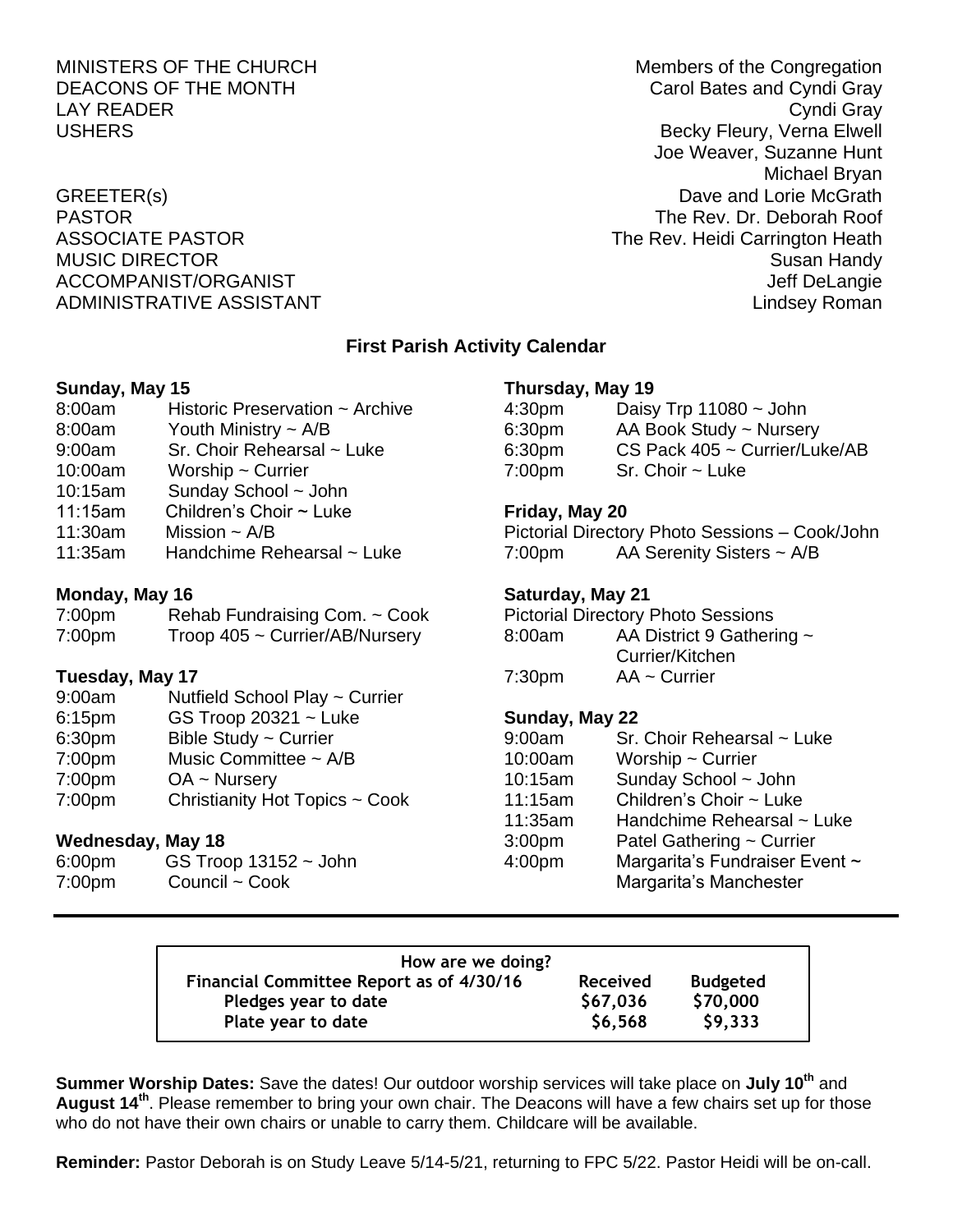## **Genesis 11.1-9**

11Now the whole earth had one language and the same words.  ${}^{2}$ And as they migrated from the east, they came upon a plain in the land of Shinar and settled there. <sup>3</sup>And they said to one another, 'Come, let us make bricks, and burn them thoroughly.' And they had brick for stone, and bitumen for mortar. <sup>4</sup>Then they said, 'Come, let us build ourselves a city, and a tower with its top in the heavens, and let us make a name for ourselves; otherwise we shall be scattered abroad upon the face of the whole earth.<sup>5</sup> The LORD came down to see the city and the tower, which mortals had built. <sup>6</sup>And the LORD said, 'Look, they are one people, and they have all one language; and this is only the beginning of what they will do; nothing that they propose to do will now be impossible for them. <sup>7</sup>Come, let us go down, and confuse their language there, so that they will not understand one another's speech.<sup>' 8</sup>So the LORD scattered them abroad from there over the face of all the earth, and they left off building the city. <sup>9</sup>Therefore it was called Babel, because there the LORD confused the language of all the earth; and from there the LORD scattered them abroad over the face of all the earth.

## **Acts 2.1-21**

2When the day of Pentecost had come, they were all together in one place.  ${}^{2}$ And suddenly from heaven there came a sound like the rush of a violent wind, and it filled the entire house where they were sitting.<sup>3</sup>Divided tongues, as of fire, appeared among them, and a tongue rested on each of them.  $4$ All of them were filled with the Holy Spirit and began to speak in other languages, as the Spirit gave them ability.

5 Now there were devout Jews from every nation under heaven living in Jerusalem. <sup>6</sup>And at this sound the crowd gathered and was bewildered, because each one heard them speaking in the native language of each.<sup>7</sup>Amazed and astonished, they asked, 'Are not all these who are speaking Galileans? <sup>8</sup>And how is it that we hear, each of us, in our own native language? <sup>9</sup>Parthians, Medes, Elamites, and residents of Mesopotamia, Judea and Cappadocia, Pontus and Asia,  ${}^{10}$ Phrygia and Pamphylia, Egypt and the parts of Libya belonging to Cyrene, and visitors from Rome, both Jews and proselytes,  $^{11}$ Cretans and Arabs—in our own languages we hear them speaking about God's deeds of power.<sup>'12</sup>All were amazed and perplexed, saying to one another, 'What does this mean?' <sup>13</sup>But others sneered and said, 'They are filled with new wine.'

14 But Peter, standing with the eleven, raised his voice and addressed them: 'Men of Judea and all who live in Jerusalem, let this be known to you, and listen to what I say.  $^{15}$ Indeed, these are not drunk, as you suppose, for it is only nine o'clock in the morning.  ${}^{16}$ No, this is what was spoken through the prophet Joel:

 $17$  "In the last days it will be, God declares,

that I will pour out my Spirit upon all flesh,

 and your sons and your daughters shall prophesy, and your young men shall see visions,

and your old men shall dream dreams.

 $18$  Even upon my slaves, both men and women, in those days I will pour out my Spirit; and they shall prophesy.